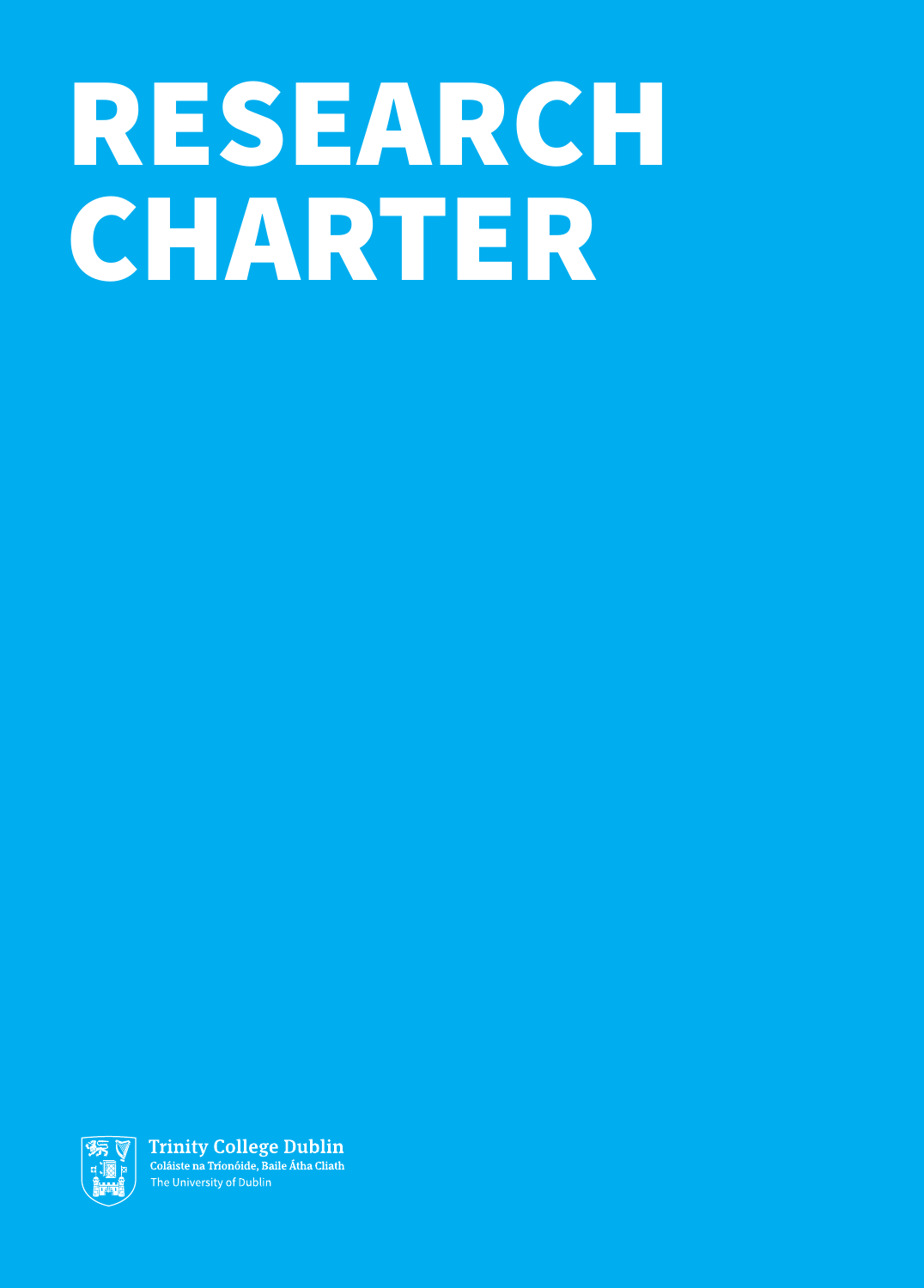### WELCOME

This charter is based around the idea of committing to both a set of core principles that are central to our research philosophy and actions that will allow us to live those principles.

It is the result of a highly consultative process that garnered input from across the Trinity community. The huge level of interest in this process and its outcomes is indicative of the importance of research to us in Trinity.

The charter is not intended to define priority subject areas or determine topics on which we should focus. The purpose of the charter is to enable our researchers to work on their own challenging ideas, to be disruptive in their thinking, to do great research as individuals and collectively, and to excel at what they do.

Our vision is to engage in research with the quality, intensity, depth, diversity, and openness that leads to fundamental breakthroughs, new understandings, key insights, and that can make translational and transformative advances – or, to build a world in which we want to live.

Our mission is to create the research environment that supports our vision by pledging to

- **01** Cherish academic freedom, diversity of scholarship, and pursuit of truth
- **02** Position research at the heart of Trinity
- **03** Foster and grow research talent and leadership
- **04** Harness our collective expertise for the greater good
- **05** Broaden our local and global impact
- **06** Engage profoundly with our publics
- **07** Stand up for research

This charter focusses on each of the principles, expanding their meaning, articulating their importance, and setting out high-level goals and actions.

Linda Doyle

**Prof. Linda Doyle Dean and Vice President for Research**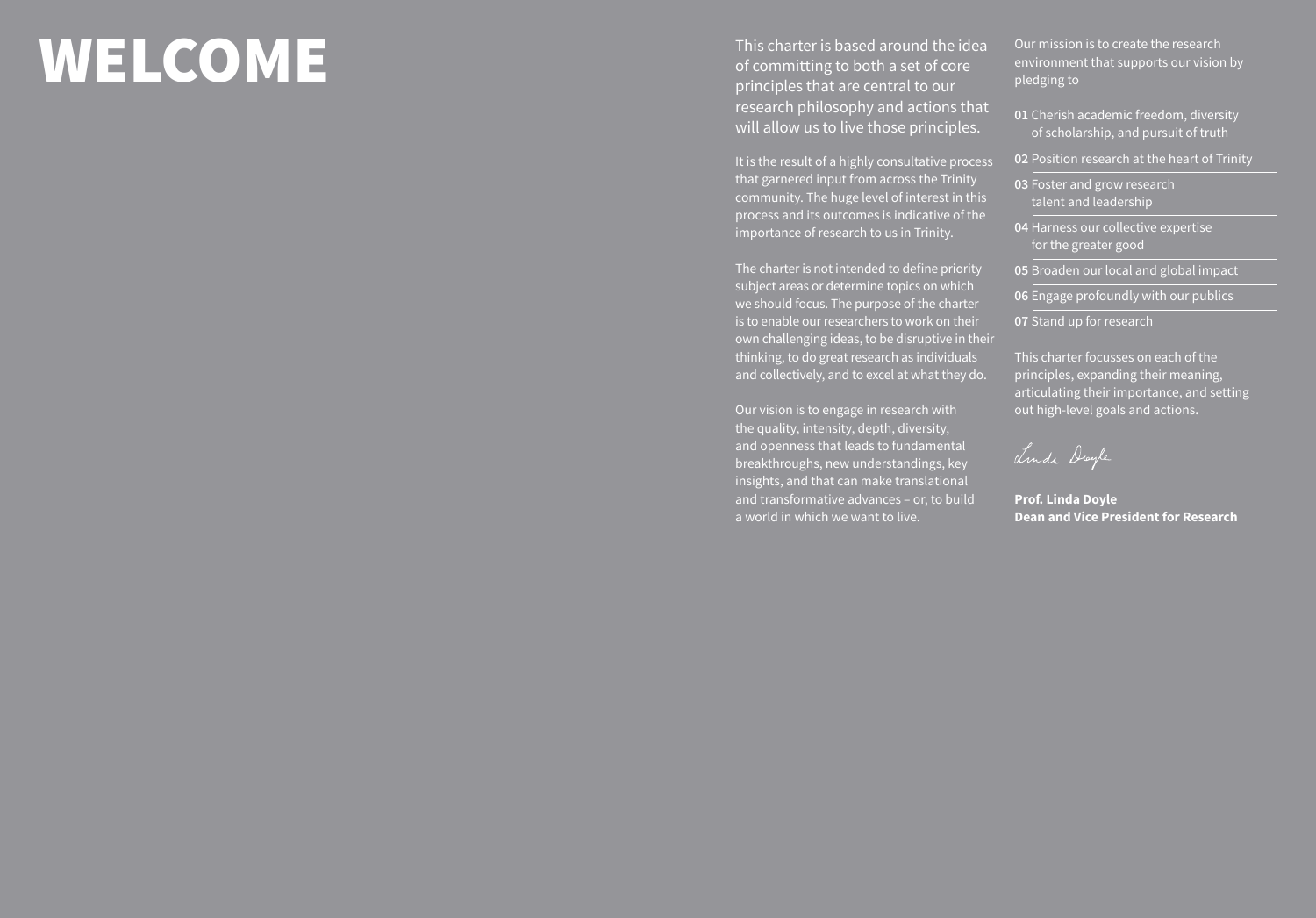### 01. CHERISH ACADEMIC FREEDOM, DIVERSITY OF SCHOLARSHIP, AND PURSUIT OF TRUTH

### CHERISHING ACADEMIC FREEDOM, DIVERSITY OF SCHOLARSHIP AND PURSUIT OF TRUTH

means supporting our researchers to pursue all avenues of intellectual enquiry, through all forms of scholarship wherever they may lead. It means holding firm to freedom and independence of thought. It means understanding that we develop and disseminate original knowledge for its own sake as a contribution to the body of knowledge, as well as for the purposes of addressing significant challenges facing the world.

It means accepting different research practices as well as different forms of scholarly outputs, being sensitive to the distinctions between disciplines, and supportive of multidisciplinary approaches. It is about appreciating the value of research from the basic to the applied. It is about understanding that research advances can be made by the individual, the group, or the large-scale initiative.

All of this also carries with it a responsibility to recognise not only the privilege this freedom brings, but also the responsibility to strive for excellence. It brings with it the obligation to carry out research ethically and with integrity. It calls for rigorous standards around our research processes to ensure we carry out our work with the highest levels of professionalism.

THIS IS IMPORTANT BECAUSE academic freedom is about leveraging the deep curiosity that drives researchers to carry out excellent research Developing knowledge for its own sake leads to major breakthroughs and unforeseen advances that cannot be orchestrated from a top-down perspective.

We take pride in being research active across all three faculties (Arts, Humanities & Social Sciences; Engineering, Maths & Science; and Health Sciences). Respecting the diversity of scholarship that flows from that, and using all our varied talents to achieve excellence, allows everyone to play to their strengths in a way that can benefit Trinity as a whole. In addition, respecting each other's work is a central tenet of what it means to value community and build camaraderie. Moreover, the ability to interrogate the world through diverse research processes is a powerful means of solving problems, and allows us to speak to the world in different ways and find new forms of communication.

The professionalism and integrity with which we carry out research is crucial in ensuring our research is world class, and that society as a whole can trust in the work we produce.

A HIGH-LEVEL GOAL FOR TRINITY is to be synonymous with a culture of academic freedom, diversity of scholarship, the pursuit of truth, and the highest level of academic standards.

### MEASURES THAT CAN BE TAKEN include

systematically embedding our commitment to academic freedom, diversity of scholarship, and the pursuit of truth in all our processes (e.g. promotions, literature etc.). By making this part of how we function, we can significantly enhance how we describe and communicate our diversity of scholarship to each other and to the wider world. Celebrating all of our research successes, no matter what the avenue of research, will ensure our researchers feel they belong at Trinity. New policies and systems are needed to support staff in carrying out research to the highest standards of professionalism and ethical research practices. We should foster a culture that views these policies as an opportunity to excel rather than a burden on the researcher.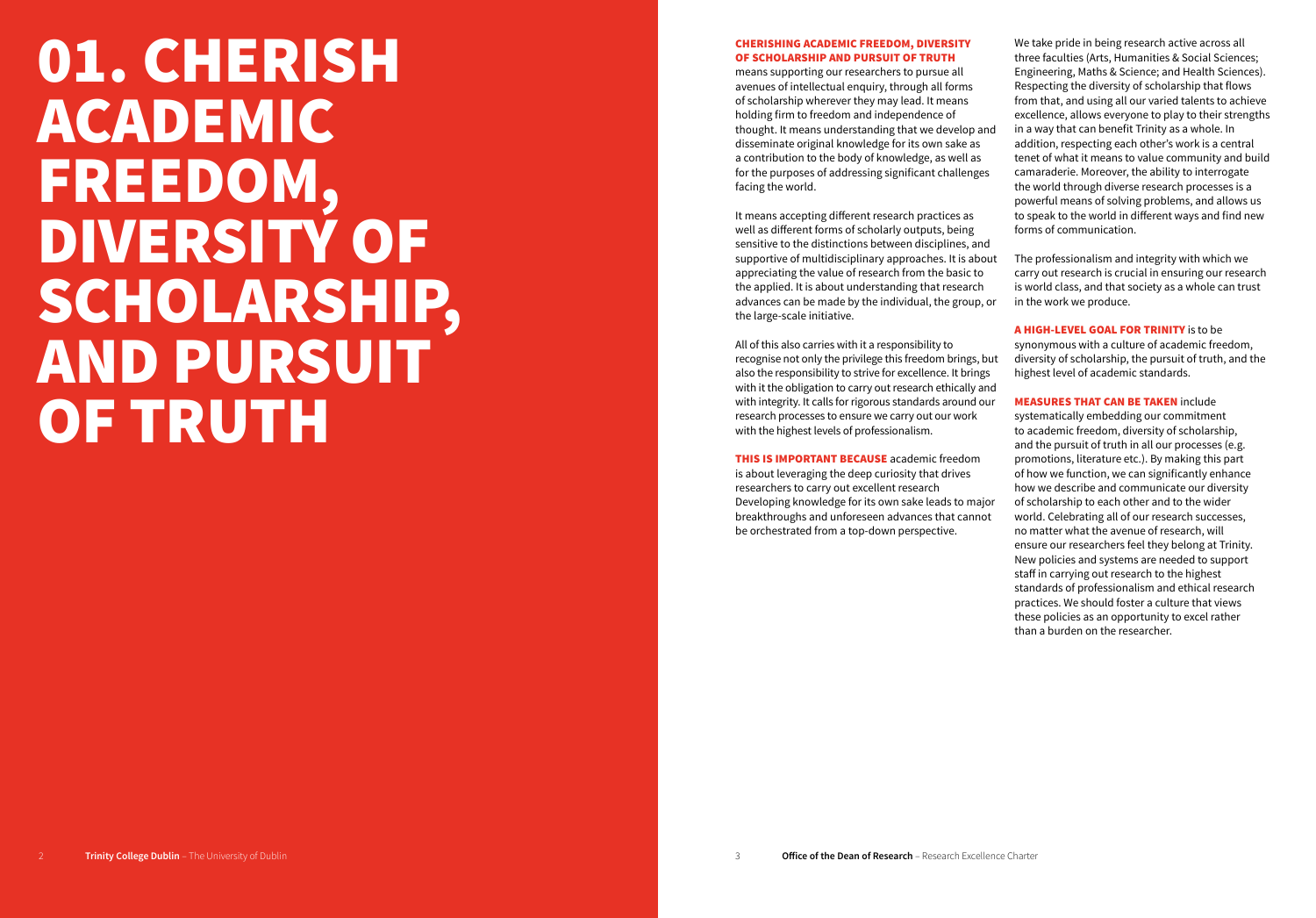### 02. POSITION RESEARCH AT THE HEART OF TRINITY

### POSITIONING RESEARCH AT THE HEART OF TRINITY

means making research integral to all parts of our organisation. On the governance and administrative side, this means taking research into account in how the university is structured, and how it is run. It necessitates a questioning of all decisions we make to determine any impact they may have on our ability to carry out excellent research. It requires that all academic and administrative units have an in-depth understanding of the conditions needed to achieve the levels of research excellence to which we aspire, and that all academic and administrative units are aligned around our research goals.

It also requires the recognition that research and teaching are inextricably linked. Research-led teaching is and will remain a central principle of our activities. It means continuing to promote researchled teaching, and embedding research as part of the educational experience of students from their earliest days at Trinity.

Positioning research at the heart of Trinity is not just about meeting the demands we currently face in delivering on the research mission, but also about thinking longer term and understanding the changes that are on the horizon.

**THIS IS IMPORTANT BECAUSE** the in-depth level at which we engage in research is an essential part of our identity at Trinity. One-third of our income comes from research. Research-led teaching is one of the aspects of our curriculum that makes us stand out nationally and internationally. The quality of our research contributes significantly to our reputation at home and abroad.

The ability to continue to grow our research depends on ensuring the university is structured appropriately for research. Balancing the wider demands of university life with time for research has implications for attracting and retaining great researchers, as well as having implications for the quality of our students' education.

Positioning research at the heart of Trinity is also important because as the research landscape shifts due to such drivers as open scholarship, or the evolving nature of work, we will be in a position to leverage opportunities, adapt to change, and continue to excel.

A HIGH-LEVEL GOAL FOR TRINITY is to fully reflect the research intensity of the institution in our governance, structures, and operational practices.

MEASURES THAT CAN BE TAKEN include building exceptional levels of communication across academic and administrative units to create a culture of inclusivity around our research goals. We can look to update research governance to reflect the ever increasing intensity with which we engage in research. We can ensure that the operationalisation of research follows policy rather than vice-versa. We must tackle the dynamics that can lead to the disincentivisation of research, and make sure that the system more thoroughly incentivises research activity. It is vital to rethink how we can better manage space to accommodate research growth. We need to work with HR to deal with issues relating to the efficient hiring of academic and research staff (policy, process, commitments), and look to open up new ways to include more pre- and post-award support. We should develop new ways to expose students to research from early on, and always seek to leverage our own research outputs to find solutions. All of this we must do in a way that is robust but still open to change.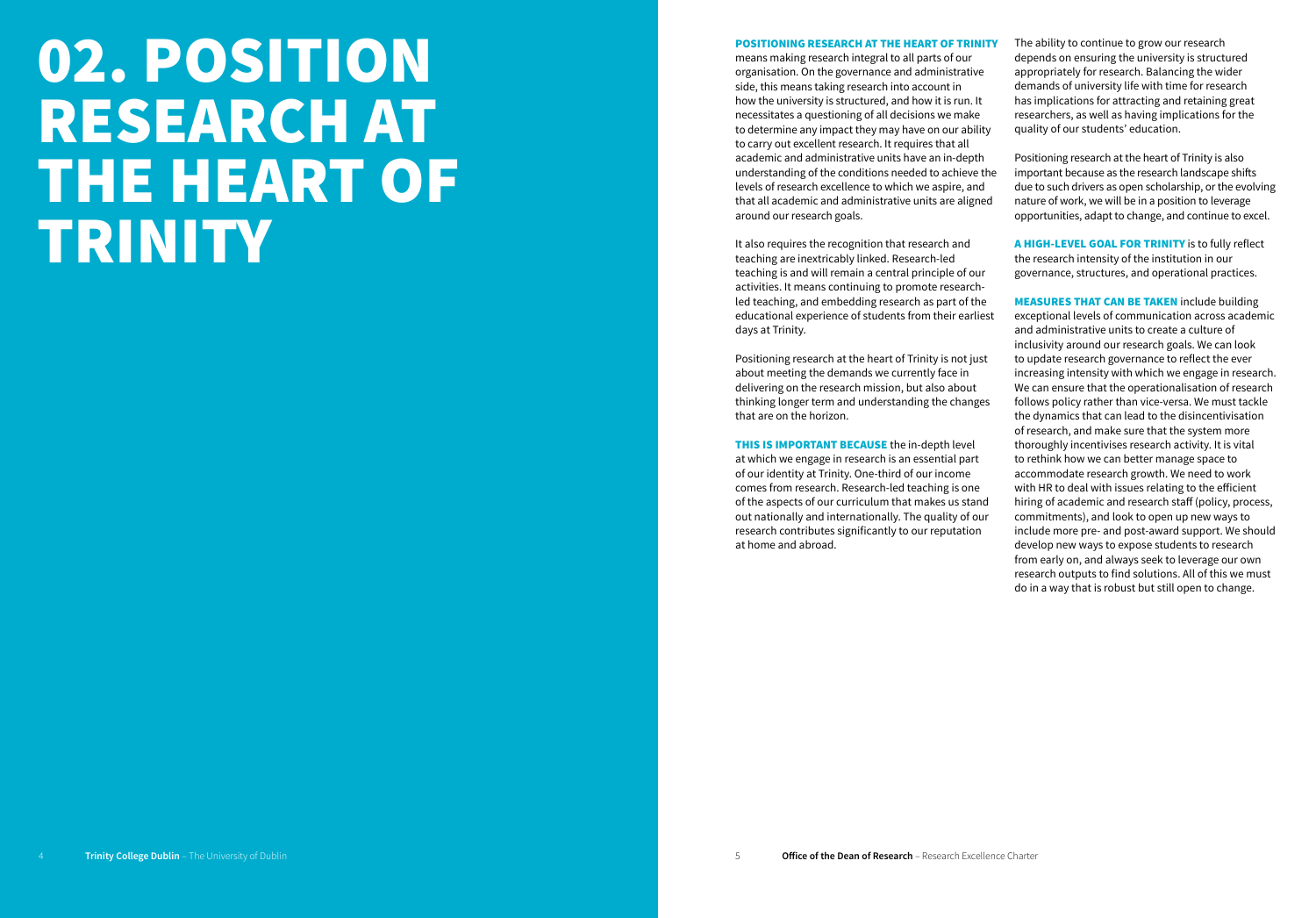### 03. FOSTER AND GROW RESEARCH TALENT

FOSTERING AND GROWING RESEARCH TALENT AND LEADERSHIP means nurturing and providing support for researchers throughout their research careers in Trinity.

It is about supporting researchers to be the best they can be, in whatever shape or form their scholarship takes. It is about fostering leadership and talent in all roles relating to research – academic and administrative.

It is about attracting the best talent from the wider world to Trinity as well as training and preparing researchers for life beyond Trinity.

It is about being part of high-profile national and international networks so that our researchers and research support staff learn from and work with the best.

THIS IS IMPORTANT BECAUSE developing, hiring, retaining, and rewarding research talent is essential to maintaining our place as a leading university in the world.

The most strategic thing we can do as a university is to grow and hire talent, because from great talent comes great things. Excellent researchers attract excellent research students. Excellent researchers help keep the teaching curriculum on the cutting-edge and expose students to the latest concepts and ideas. Excellent research support staff help deliver on our ambitions.

A substantial part of our reputation is embodied in our researchers – those who work in Trinity and those we send around the world.

Attracting and retaining talented researchers in Trinity ensures we are partners of choice in international research networks. Participating in high-quality research networks means that we are challenged, and that we learn from and contribute to the best research and research practice around the world.

A HIGH-LEVEL GOAL IS FOR TRINITY to develop the kind of research environment that attracts and nourishes the very best research talent, and allows our researchers to excel at all stages of their career.

MEASURES THAT CAN BE TAKEN include working with the faculties to explore new options for protecting time for research, and developing comprehensive mentoring and training for all staff and all career stages. Internal mechanisms can be developed for individual funding. Researchers must be supported to 'reinvent' themselves at different stages of their careers and, above all, we must strive to preserve collegiality and a supportive community in the pressurised world of research.

From a hiring perspective, measures include building on successful central approaches, as well as streamlining our hiring processes to be able to respond to new hiring opportunities.

On the networking side, measures include expanding our strategic networks with other top institutions worldwide. We need to be more effective at connecting and communicating with our own research alumni, and we must continue to develop our infrastructure to ensure that we have a constant stream of world-class research visitors to Trinity, and a flow of researchers from Trinity to the best institutions in the world.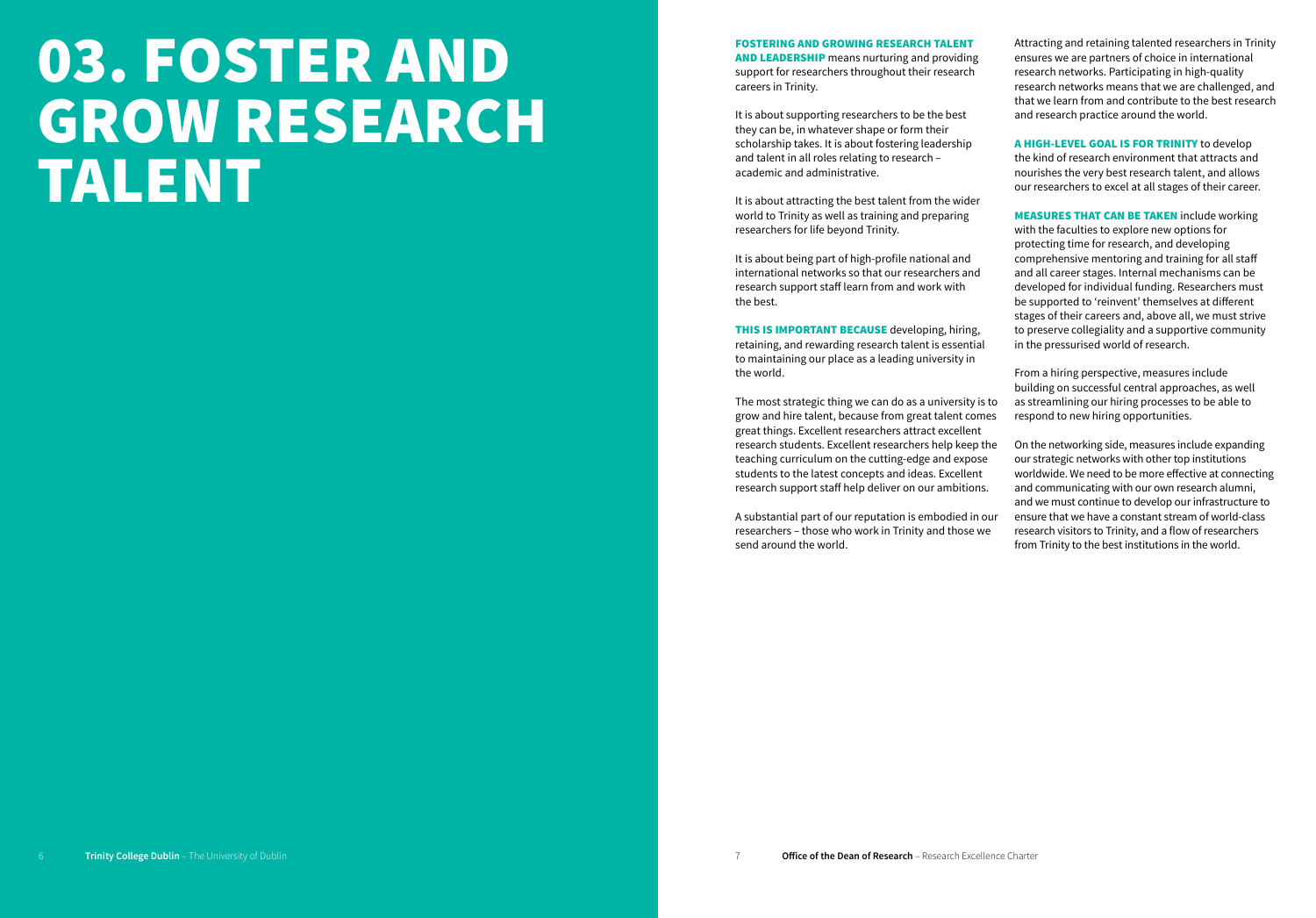### 04. HARNESS OUR COLLECTIVE EXPERTISE FOR THE GREATER GOOD

### HARNESSING OUR COLLECTIVE EXPERTISE FOR

**THE GREATER GOOD** is about building critical research mass and leveraging diverse and in-depth expertise to address multifaceted research problems, and to solve major societal challenges that defy categorisation or cannot be addressed from one perspective alone. It is about respecting individual knowledge while understanding that certain research challenges call for collective responses.

It is about building on a rich history of multidisciplinary research in Trinity that draws on the different forms of scholarship we have across our three faculties. This history is evident in our Themes, in our Institutes, and in the various Research Centres in the University. It requires sensitivity to different disciplines and the ability to communicate across research domains.

It is also about harnessing our collective expertise to address issues and challenges we face as a university and using our own research and creativity to find solutions.

THIS IS IMPORTANT BECAUSE building the world in which we want to live increasingly requires us to tackle messy and multidimensional problems that will not be solved by viewing them through singular perspectives. As drivers such as Sustainable Development Goals, Horizon Europe Missions, and Grand Societal Challenge programmes increasingly come to the fore, it is crucial to advance our ability to work at these scales and levels of complexity.

It is important because it is about building critical mass in areas in which we excel, or in new areas which we deem important for the future of our university. It is important because working in this way can also be about the establishing of new disciplines that redefine research fields and challenge norms.

It is important because it often allows us to work at a scale that makes Trinity even more visible internationally.

Working together across disciplines is also a powerful means of building key collaborations with other academic institutions, with agencies, with industry, with civil society and third sector parties.

A HIGH-LEVEL GOAL is for Trinity to be bold in defining and taking the lead in multidisciplinary initiatives or emerging fields of research that leverage our expertise for the long-term benefit of humanity.

MEASURES THAT CAN BE TAKEN INCLUDE building better methodologies for understanding and planning future research directions that play to our strengths. Identifying ways that new ideas can be seeded, piloted and explored will add to our ability to test the water. Measures can also include mechanisms for constantly improving our supports for and governance of existing Trinity multidisciplinary initiatives that cross disciplines. Processes for responding to multidisciplinary calls in an agile and transparent manner that allow all the relevant researchers in Trinity to become involved are needed. Events that seek to challenge where we go as researchers and promote opportunities for us to question our work, and reimagine our research paths are required to ensure we remain dynamic and at the forefront of our fields. We can look to better understand the future of research more generally, from open scholarship and future of work perspectives.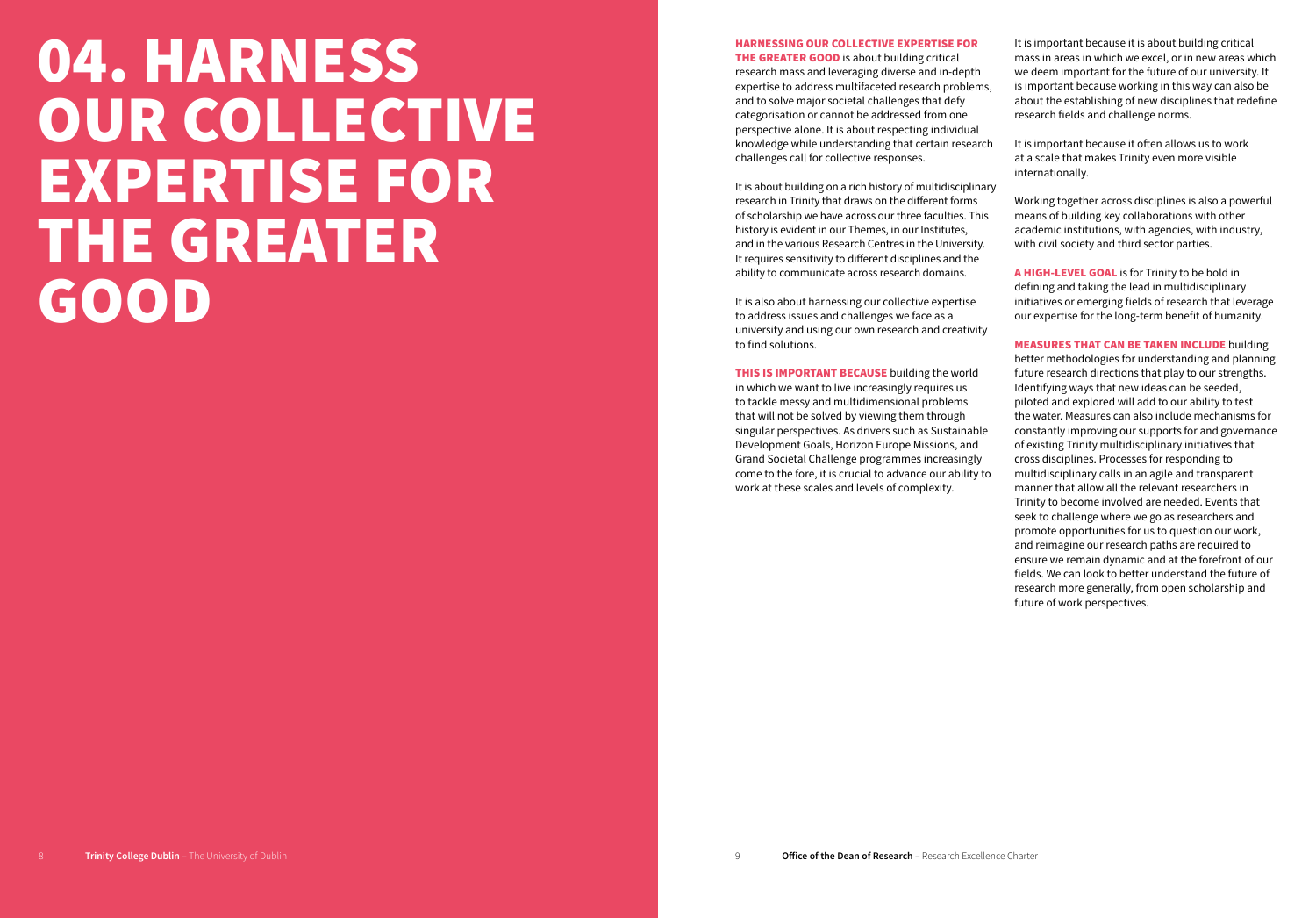### 05. BROADEN OUR LOCAL AND GLOBAL IMPACT

### BROADENING OUR LOCAL AND GLOBAL IMPACT

is about building an in-depth understanding of what it means to make an impact. It is about appreciating that impact is built on excellent research and realising that it is not about limiting the research we do to certain topics, certain types of research, or certain timescales and horizons. Instead, it is about understanding that impact can come from planned and unplanned quarters, that it can be educational, economic, societal or cultural, and that it can manifest itself in very different forms across these domains. It is about recognising the different and sometimes lengthy paths that might lead to impact.

It is about making a significant difference in Ireland and further afield.

Extending our impact locally and globally calls for building collaborations and partnerships of strategic importance to realise that impact, whether that be with other academic bodies, agencies, industry, cultural institutions and more.

**THIS IS IMPORTANT BECAUSE to build a world** in which we want to live we need to translate and transform our research into tangible benefits and we need to do that in Dublin, in Ireland, and further afield. It is important because impact is the way our research takes effect and changes the world for good.

It is of consequence because many of those who fund research understand research through impact, and continue to fund on the basis of the impact that is generated. It is therefore incumbent on us to ensure that impact, whether at the local or global level, is understood in its fullest form and that we take the lead on articulating what it can and should be. Creating impact aligns with educational activities in Trinity that focus on innovation and entrepreneurship. These are increasingly becoming a distinguishing feature of our undergraduate education with Trinity highly rated in Europe for educating entrepreneurs. The importance of opening different career paths for researchers by equipping them to start commercial and social enterprises enhances the Trinity experience.

Trinity's role at the heart of Ireland's capital city in creating economic, social and cultural impact is becoming increasingly important.

A HIGH-LEVEL GOAL is for Trinity to identify and deliver opportunities for local and global impact that exemplify the diverse forms of scholarship that are part of the Trinity research landscape, and drive impact to new heights.

### MEASURES THAT CAN BE TAKEN INCLUDE

expanding our understanding of the kinds of impact that are, and can be, made by researchers in Trinity. We must support researchers in articulating the great impact they are already making. We can further embrace emerging approaches to research that engage stakeholders. We can expand forms of impact by embracing open scholarship concepts. By working with LERU and other networks to promote an enriched understanding of impact, we can set goals for generating impact that draw on this enriched understanding. We can build strategic partnerships with agencies, industries, and networks, and leverage the expertise of our alumni network in developing the tools to deliver meaningful impact. We can enhance support structures within Trinity to aid our staff in translating their research into impact. And we can continue to expand and diversify our research funding so that we can maintain our focus on high quality research – one prerequisite for powerful impact.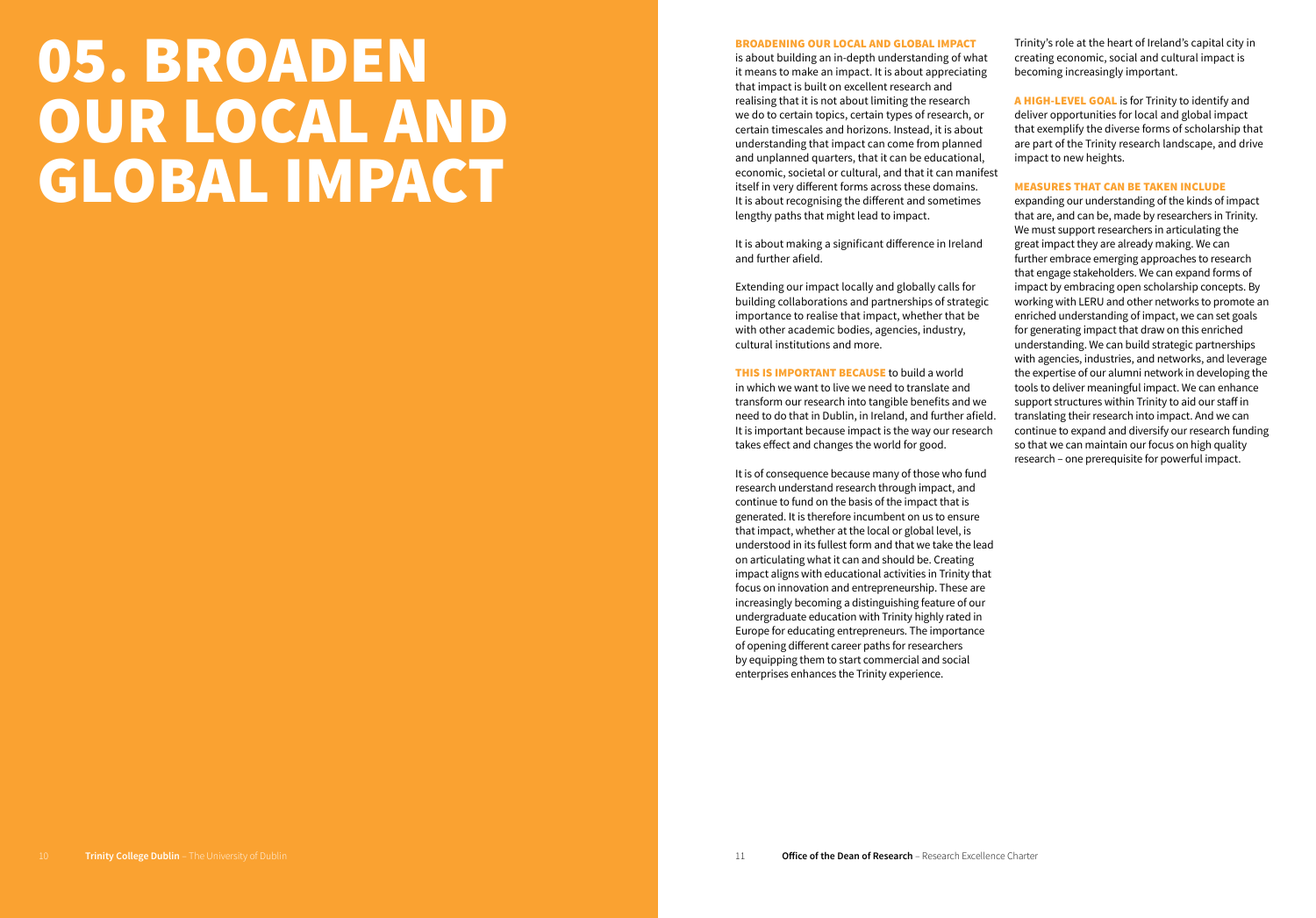### 06. ENGAGE PROFOUNDLY WITH OUR PUBLICS

### ENGAGING PROFOUNDLY WITH OUR PUBLICS

primarily means recognising that we have a wide range of audiences to whom we need to communicate our research. It means being aware of our responsibility to communicate the value of our research, and it means understanding the need to approach that communication in different ways for those different audiences.

It means being skilled in dealing with expert audiences as well as in public discourse with general audiences, and always answering questions with objective, unbiased evidence, in language that is understandable and accessible.

Increasingly, it is about recognising that our different publics can be research collaborators – active participants and co-creators – in our research, and therefore it means acquiring the communication skills to work at this deeper level of two-way engagement.

**THIS IS IMPORTANT BECAUSE** as a publicly funded institution we have a duty to communicate the general value of research, and the specific value of the research we do, to our different stakeholders. It is also important because through sharing objective interpretations of research findings and discussing their potential implications, we can help to support informed decision-making. Indeed, Trinity has a proud tradition of this kind of engagement and it is one we will continue to grow. It is a fundamental part of our commitment to education and lifelong learning.

This profound engagement is not just about dissemination but also about the two-way flow of ideas. It is important because it has the potential to guide research through gaining insight into public concerns, and through offering new ways to collaborate. Trinity recognizes the need to be at the forefront of new forms of research collaborations with our publics – and is already beginning to work in this capacity.

Finally, it is an essential part of building and maintaining our reputation nationally and internationally which affects our reputation and international standing.

A HIGH-LEVEL GOAL is for Trinity to be a world leader in how we communicate our research to our multiple audiences.

### MEASURES THAT CAN BE TAKEN INCLUDE

promoting existing research-related public engagement activities across Trinity in a much more comprehensive and effective manner. We can build on existing skillsets to radically rethink how we communicate research through various media to different audiences, and execute large-scale public engagement programmes (such as Trinitybased citizen-science initiatives or public defined research challenges). We can work with our alumni, collaborator and employer networks to communicate the strength of Trinity's research. We can expand new and emerging practices with the public as a collaborator, and leverage the unique aspects of Trinity such as the Library, the Science Gallery and the Douglas Hyde Gallery in our engagements.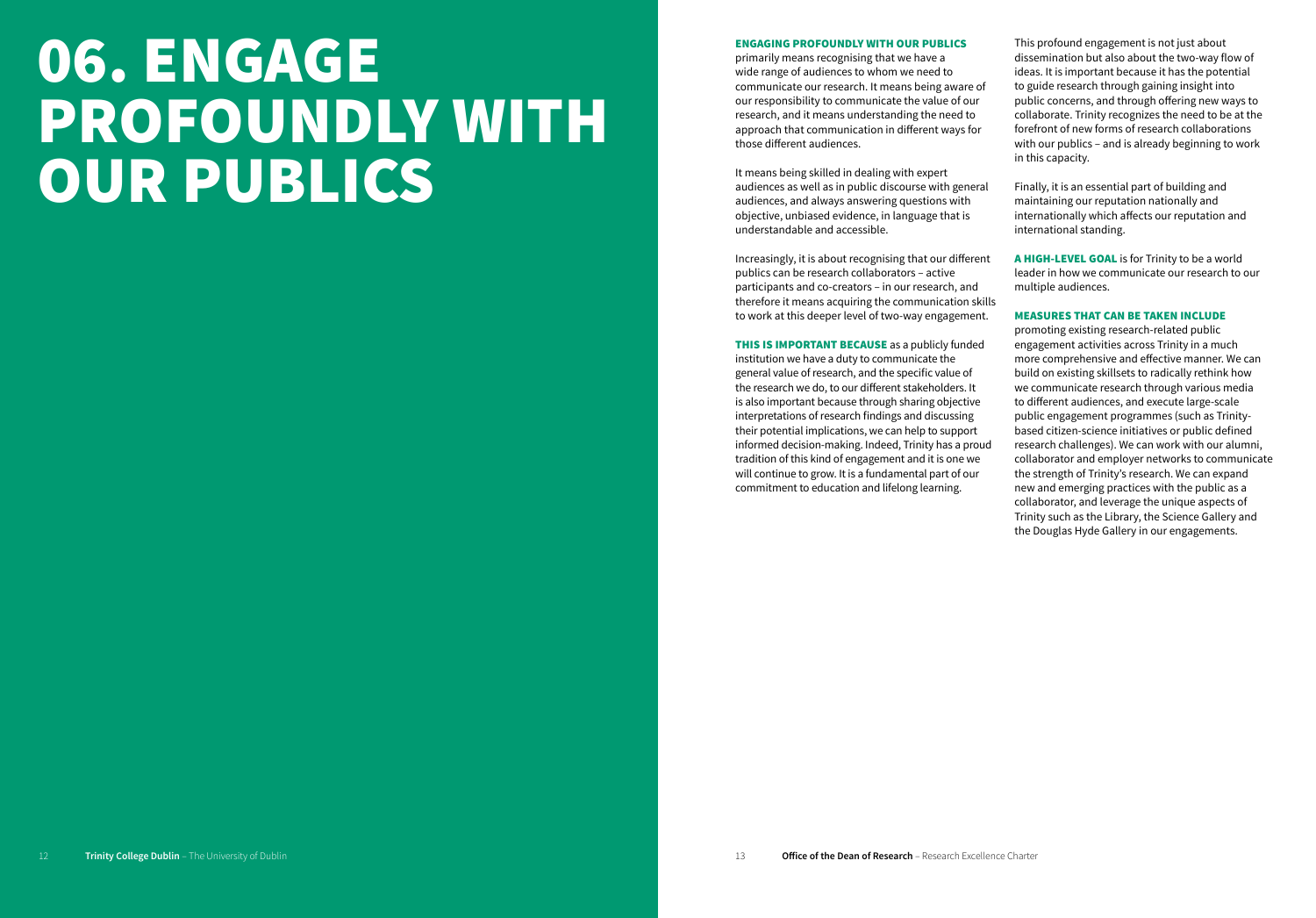### 07. STAND UP FOR RESEARCH

STANDING UP FOR RESEARCH means being actively involved in how research policy is formed in Ireland and Europe.

It means explaining in an accessible manner how the research ecosystem works and what it takes to really sustain it. It means explaining the value of research and standing up for investment in research.

It means consistently voicing our ideas and reasoned opinions about research policy in the public arena.

It means regularly engaging with decision-makers at all levels on research issues.

**THIS IS IMPORTANT BECAUSE** the university sector in Ireland has seen and continues to see long-term underinvestment in research. Ireland needs to grow the percentage of GDP it contributes to research as it is well below the OECD average. Such underinvestment has implications for the Irish economy and its longterm resilience. A thriving research sector in Ireland is an important asset in a country for educating talent, attracting inward investment, building an international reputation and more.

It is important to stand up for research not just to make a case for greater investment but to also make a case for how that investment is made. A thriving research ecosystem is one that is founded on excellence. It is an ecosystem that is balanced across basic and applied research, across different disciplines, across all stages of a research career and across individual and collective efforts.

From a Trinity perspective, national sustained and balanced support for research is needed to continue to retain and attract new talent, to compete at an international level, to fly the flag for Ireland as its premier research university, and to carry out the very best research.

A HIGH-LEVEL GOAL is for Trinity to be a champion for a balanced research ecosystem with excellence at its foundation in Ireland and Europe, and to influence how research policy is developed to achieve this.

MEASURES THAT CAN BE TAKEN include developing clear messages around research policy, and developing a profile as a university with a credible and articulate voice on that research policy. Running a 'Standing Up for Research Campaign', and working through the IUA or with other HEIs in Ireland would strengthen our ability to influence research policy. We must encourage all our researchers to contribute to open constructive debate on research policy, and continue to work proactively with LERU and other research networks on key research policy issues. We can leverage advances we make in better communicating our research to be effective and efficient so that we can foster a deep understanding of the issues affecting research.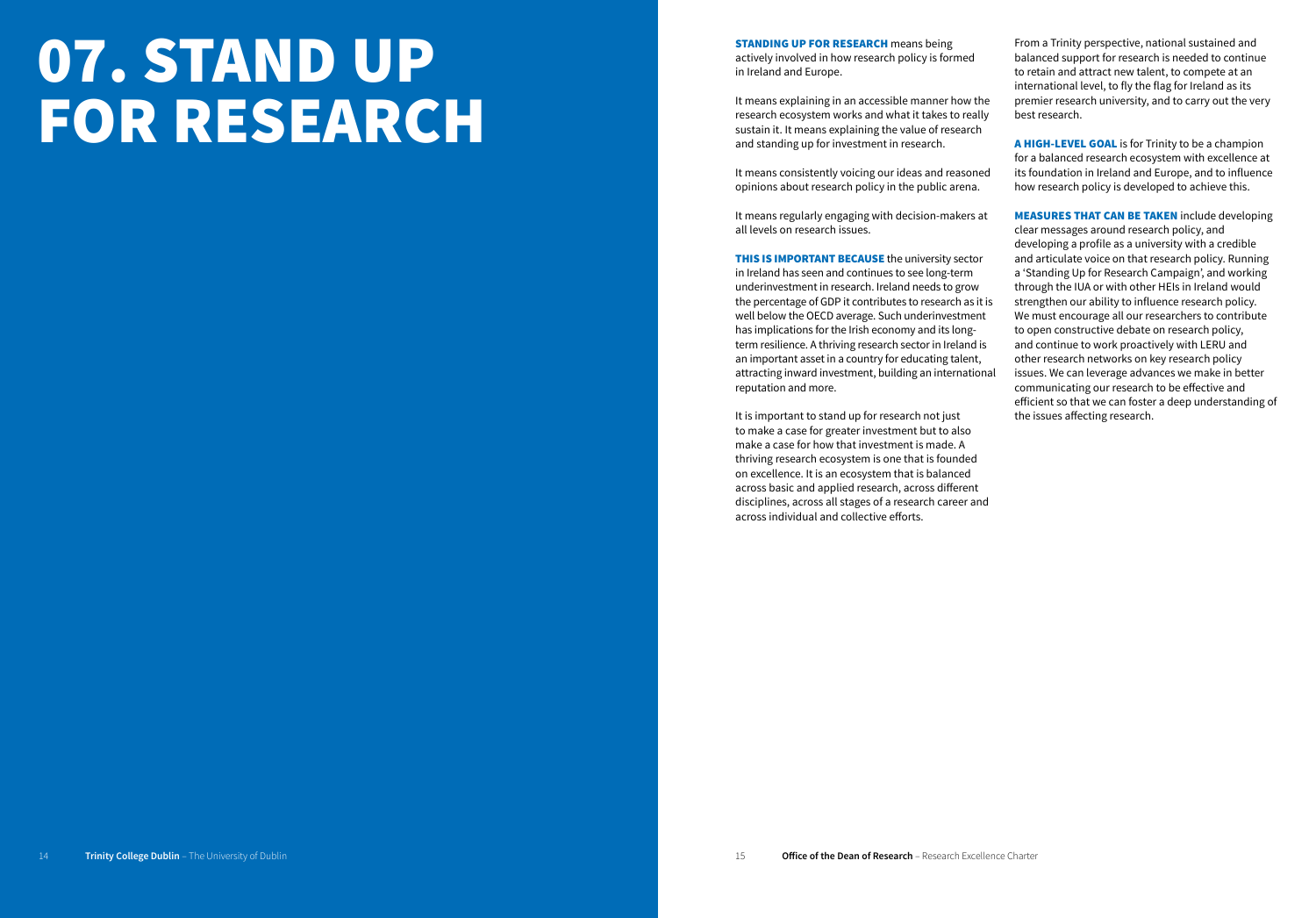## CONCLUSION

This charter is purposely brief, and is based on the ideals of how we seek to carry out our research here in Trinity. The seven principles are recast as a set of high-level goals:

- **—** To be synonymous with a culture of academic freedom, diversity of scholarship, the pursuit of truth, and the highest level of academic standards.
- **—** To fully reflect the research intensity of the institution in our governance, structures, and operational practices.
- **—** To develop the kind of research environment that attracts and nourishes the very best research talent and allows our researchers to excel at all stages of their career.
- **—** To be bold in defining and taking the lead in multidisciplinary initiatives or emerging fields of research that leverage our expertise for the long-term benefit of humanity.
- **—** To identify and deliver opportunities for local and global impact that exemplify the diverse forms of scholarship that are part of the Trinity research landscape and drive impact to new heights.
- **—** To be a world leader in how we communicate our research to our multiple audiences.
- **—** To be a champion for a balanced research ecosystem with excellence at its foundation in Ireland and Europe, and to influence how research policy is developed to achieve this.

The principles in this charter and the high level goals are the foundation of our Research Excellence Strategy.